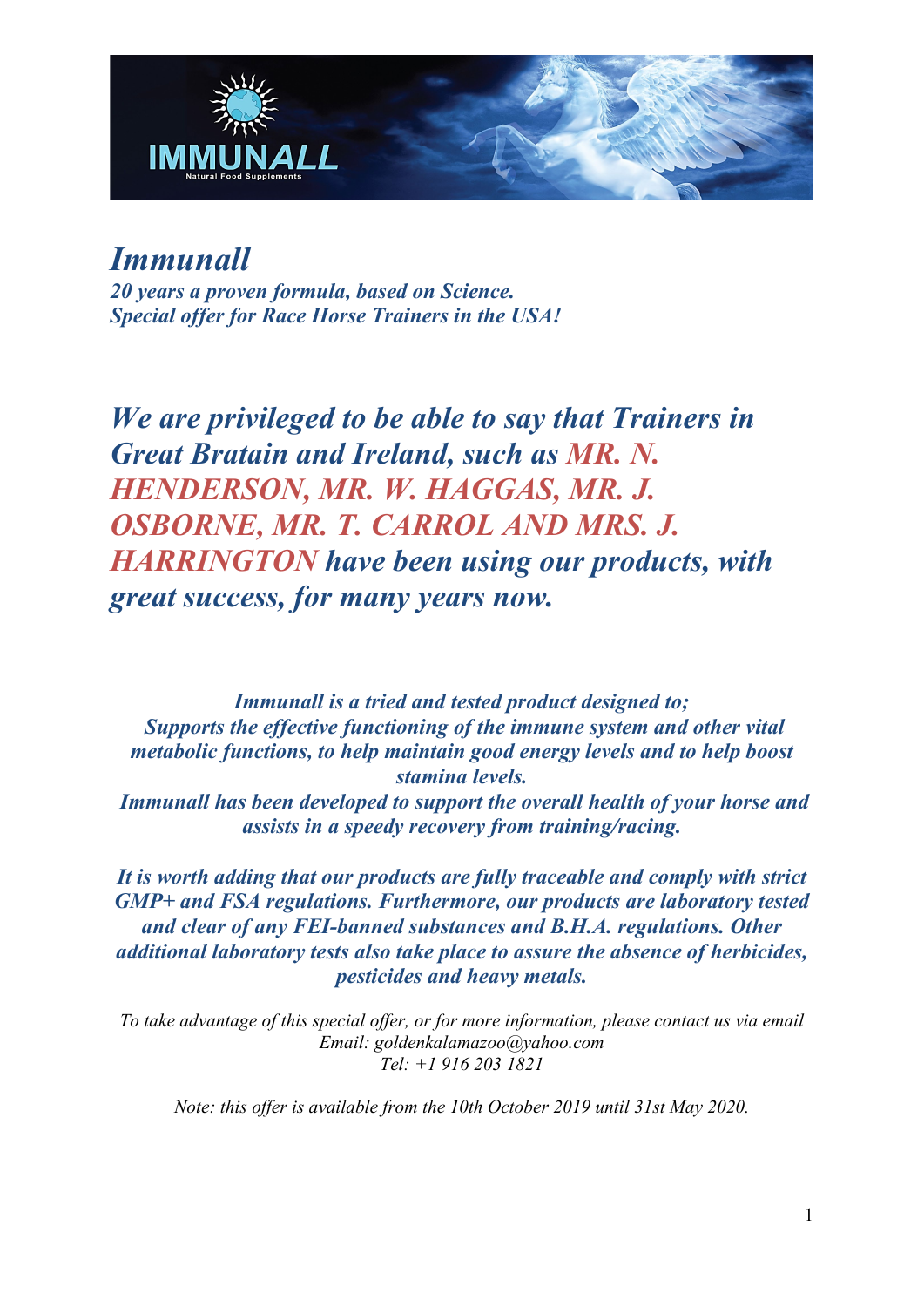

*Our product line features a range of unique, handcrafted, 100% natural herbal products (without any additional additives), as outlined below:*

### *Immunall:*

*Immunall is a tried and tested product designed to support the effective functioning of the immune system and other vital metabolic functions, to help maintain good energy levels and to help boost stamina levels. Immunall has been developed to support the overall health of your horse and assists in a speedy recovery from training/racing.*

### *Muscle and Joints:*

*AfterAce, as its name suggests, is a unique product specifically designed to support a speedy recovery after training/racing and has been developed to aid the reduction of waste products in the body, such as muscle enzymes and lactic acid. AfterAce helps to facilitate the healthy functioning of the muscles and supports muscle suppleness.* 

## *Ty-4-Up:*

*Ty-4-Up is a new product and has recently been launched on the market. Ty-4- Up is distinctively developed to help facilitate healthy joints, movement and the effective functioning of the muscles, helping to support increased muscle suppleness, power and stamina. This product contains a selective combination of herbs, which have been scientifically proven to optimise and promote the elimination of waste products through the kidneys and urinary tract, to support a speedy recovery and to help increase work-capacity.* 

*Moreover, this product features one of the most effective herbal adaptogens known to date. An adaptogen has unique properties designed to increase resistance to stress-factors and help metabolic and physiological processes adapt to new conditions and demands.* 

*Ty-4-Up is therefore perfectly suited to the dynamic and demanding lifestyle of the racehorse and will help to increase energy levels, greater work-capacity and to promote faster recovery.*